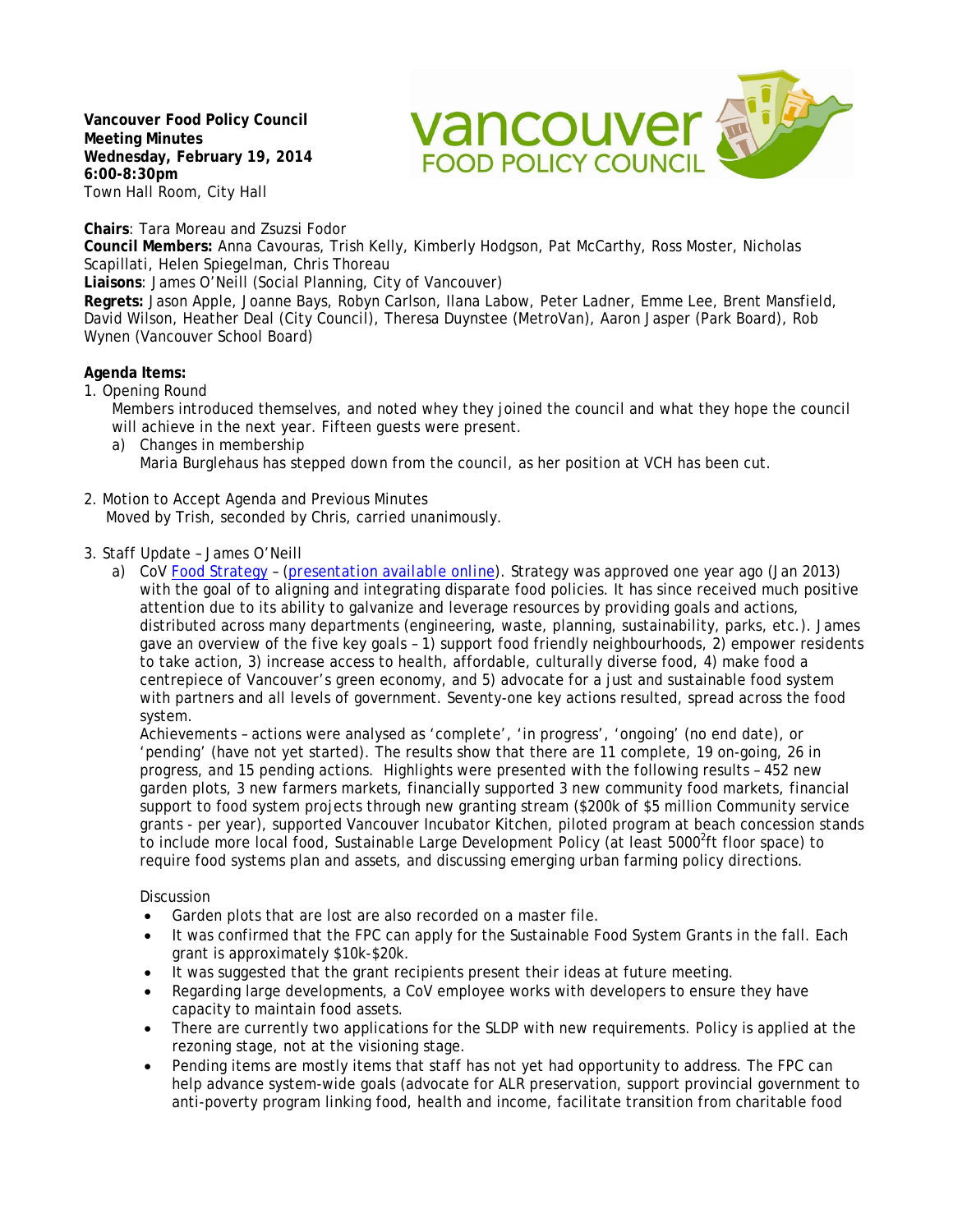system to one based in dignity) through advocacy. The Food waste working group can help the help City navigate the food waste issue. While it has not been done in the past, the City can provide a list of issues of concern to the City where FPC input would be valuable.

- City staff will work with non-English speakers in Vancouver and will begin looking at community gardens and immigrant serving agencies for specific pieces related to non-English speaking residents and food justice. NFNs also liaise with other underrepresented groups.
- Food security in the event of a natural disaster is not included in the food strategy and there has not been a dialogue with the City's Emergency Preparedness group. This is a gap.
- The goal is that all actions in the food strategy are complete by 2020.

Goals for 2014 – increase community garden plots while improving existing ones (with infrastructure upgrades) and increasing ethno-cultural representation. Continue with urban farming policy, support local food infrastructure, continue to support food related organizations and projects through sustainable food system grants, scope healthy corner stores program, and continue to advance opportunities to increase percentage of local and sustainable food purchased by city.

# 4. Updates and Discussion

a) January meeting debrief and discussion

There has been a response in the community about a comment by a panellist that made some feel uncomfortable and unsafe and was labelled racist. The Chairs have responded online and have promised a dialogue this meeting, as some feel they did not respond as they should have. There has been an assumption that everyone attending FPC meetings embraces social justice, but as the FPC aims to increase participation from diverse actors, that assumption cannot be made. Everyone is responsible for making the space safe and all have a right and responsibility to ensure that. After much discussion, it was decided to create a preamble that is said before each meeting (and post online) which would make people more comfortable stepping forward in the meetings, and can acknowledge the First Nations. The preamble could be included in invitations sent to speakers.

Other suggestions included:

- Anti-oppression and/or de-escalation training.
- Using a signal to alert the chairs a disrespectful comment was made.
- Speak to other councils to look for best practices.
- Respond in the moment with key phrases, and then move on.
- Changing meeting venue, to include a different sector of the public. It was noted that some of the public may be lost if unaware of changes in venue. Venue could be dependent on meeting theme. The Chairs were thanked for speaking openly and for their handling of the situation.

# b) VFPC Terms of Reference

Mandate and Terms of reference were reviewed. Actions available to us – public meetings, part of public Policy - reports to council Tools – proclamations Research - Food secure Vancouver – most is out of date and could be updated. Joining coalitions, letters of support

# c) Working group updates

- Communications and engagement this important committee needs a new Chair.
- FEDAP- explores the question 'how do we move away from fossil fuels in the food system?' The group is in its third year and works collaboratively with Village Vancouver and the Museum of Vancouver. Past events include 'From here to there', and the closing of the 2013 Sustenance Festival. New themes include permaculture and brown bag sessions targeting specific organizations to talk about climate change and how it affects the food system. They are also working with UBC Geog 419 and an environmental science group. Looking to 2040, what would a food-resilient Vancouver look like? The group would like to do more research around this, and is always looking for more members.